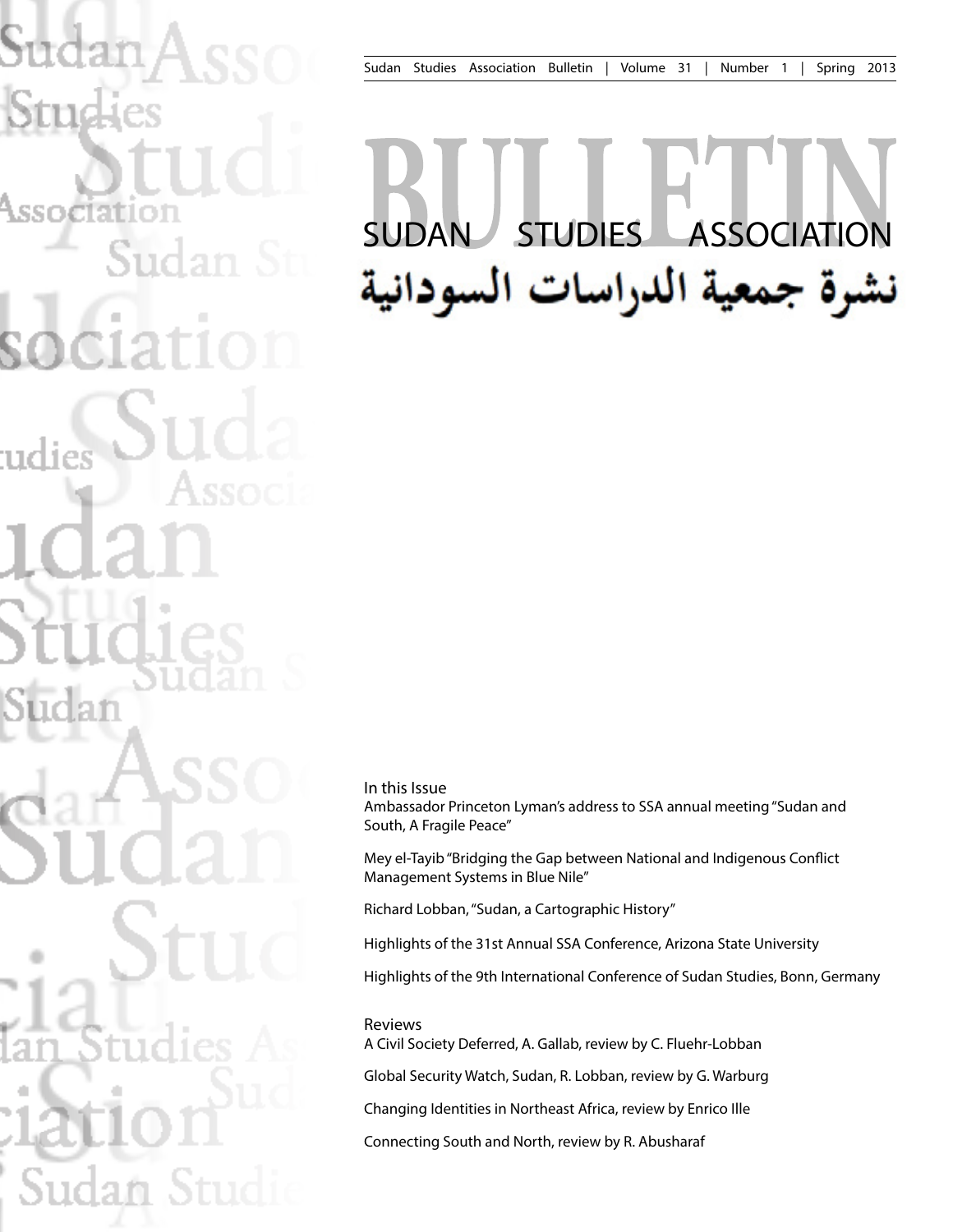## The Role of Women in the Nation and State Building Projects in South Sudan

by Chrstopher Zambakari\*

It has been close to eight months since the Republic of South Sudan became independent. The process of state and nation-building is well underway. On March  $7<sup>th</sup>$ , South Sudan's President, Salva Kiir, issued four decrees announcing ninety ambassadors to be deployed throughout the world in various diplomatic and foreign services posts. Presidential Decree No.  $18/2012$ , No.  $19/2012$ , No.  $20/2012$ , and No. 21/20124 appointed 10 Grade (1), 43 Grade (2), and 37 Grade (3) ambassadors. Out of the total of ninety ambassadors, nine were women: three from Grade (2) and six from Grade (3). This only represents a ten percent representation for women among ambassadors, most of whom come from Grade (3). The Transitional Constitution of the Republic of South Sudan  $(TCRSS)^5$  stipulates that at least twenty-five percent of the seats and positions in each legislative and each executive organ of the state<sup>6</sup> needs to be allocated to women as part of Affirmative Action designed to redress historical injustices created by history, customs and traditions.<sup>7</sup> This is not confined to legislative and executive organs but also extends to judiciary,<sup>8</sup> Council of Ministers,<sup>9</sup> to Independent Institutions and Commissions.10

The move by the Government of South Sudan (GOSS) has already come under criticism from Ambassador Sitona Abdella Osman, who pointed out that there is a great imbalance in the appointment of ambassadors and demanded that the current Constitution be revised to solve the imbalance. While the reaction from Ambassador Osman is understandable, the problem does not rest in the current Constitution which is very clear about the representation of women in various organs of government. The problem arises from its implementation. The current breakdown shows that the minimum of twenty-five percent that is required by the Constitution has not been met. It points less towards the Constitution but more towards the political will to implement the provisions already included in the TCRSS. Amending the Constitution will not solve the problem raised by Ambassador Osman. Only a prolonged political struggle for the rights of women can ensure that the imbalance is redressed. Political rights are an outcome of a political struggle and not a gift from above. To think of fundamental rights as a handout of seats in various organs of government is to reduce the struggles and gains made politically by women throughout South Sudan to a mere allocation of positions. It ultimately defeats the purpose of a political struggle for rights.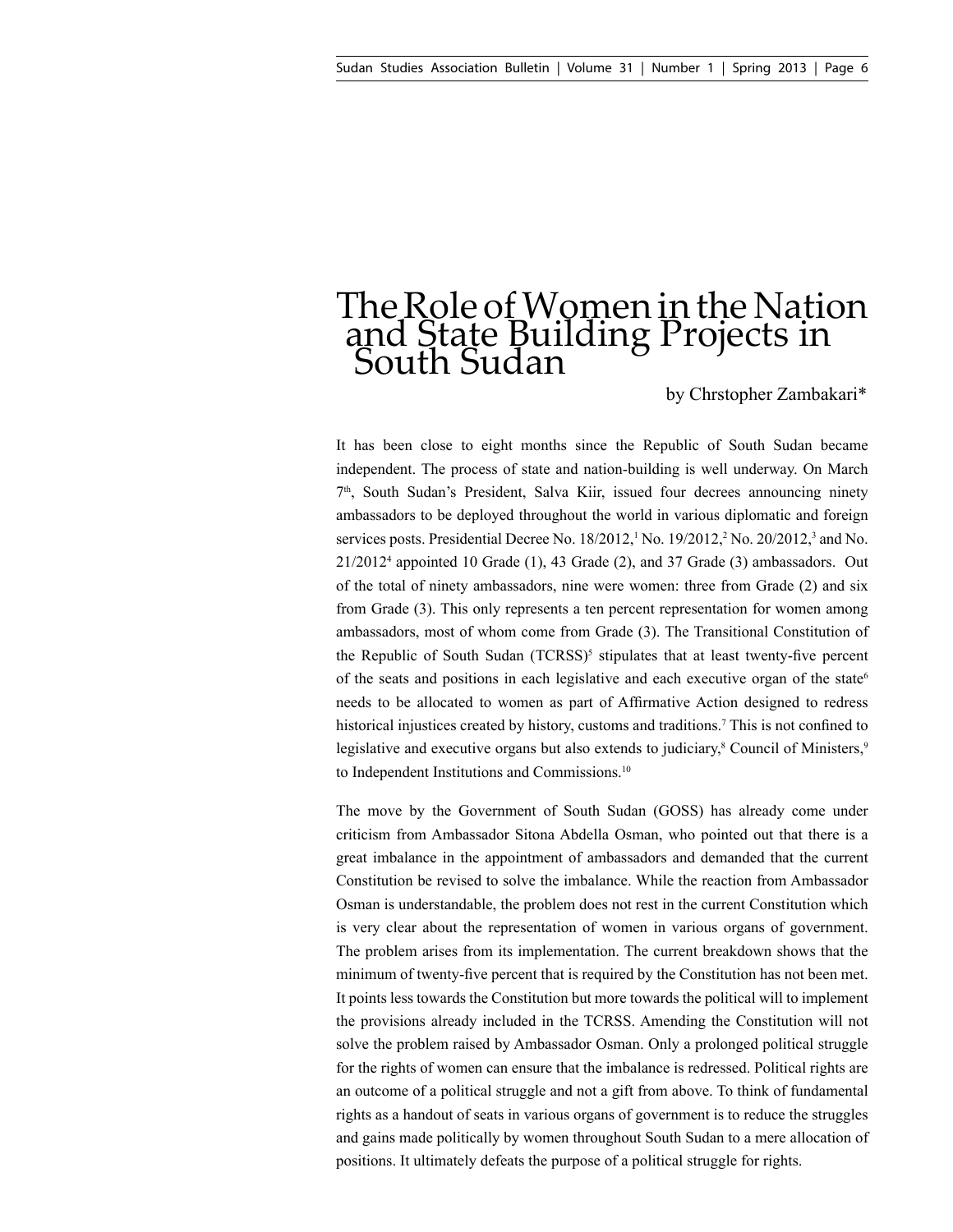In light of this development this article reviews the mandated Affirmative Action embedded in the current Transitional Constitution of the Republic of South Sudan and discusses whether South Sudan has lived up to its constitutional requirement and the fulfillment of its Affirmative Action provision towards women. This article further argues that the new Republic in the South cannot achieve its political, economic, and social objectives without a successful integration of women into the nation and state building projects.

#### **The Transitional Constitution and Gender Equality**

The Transitional Constitution of the Republic of South Sudan (TCRSS), promulgated right before the declaration of independence on July  $9<sup>th</sup>$ , 2011, is a very comprehensive document that covers a broad range of rights for all South Sudanese and specifically includes an Affirmative Action Clause for women. It provides rights to women, as well as the right to have access to health care and education for all South Sudanese. More importantly, it does away with the legal ethnic distinction that is a common feature of many African Constitutions.11 The challenge in South Sudan is less in the provisions of the constitution but more in the implementation of the rights provided for at the state and local levels. It is in the former where the success of the reform of the colonial state can best be observed.

When the Transitional Constitution was promulgated shortly before South Sudan declared independence, it took stoke of the plight of women in South Sudan. The TCRSS set out to rectify historical injustices that have affected women. To do so it included an Affirmative Action Clause designed to increase the number of women in key positions throughout institutions of governance. Part II of the TCRSS (The Bill of Rights), Section 16 (1-5) provides for several rights for women, one of which is "the right to participate equally with men in public life."12 Section 16(4) mandates that all government institutions must promote the following: "women participation in public life and their representation in the legislative and executive organs by at least twentyfive percent as an Affirmative Action to redress imbalances created by history, customs, and traditions."13 Other rights include "equal pay for equal work"14 , provision for "maternity and childcare, medical care for pregnant women"15 , and "right for women to own property and share in the estates of deceased husbands."16 Part IX, Ch. II, Sec. 142(3) provides that the National Government ensures that twenty-five percent of the seats on Independent Institutions and Commissions shall be allocated to women.17 Part VI, Ch. III, Sec. 108(3) deals with the National Council of Ministers and requires that the President shall ensure that at least "twenty-five percent of members of the Council of Ministers are women."18

South Sudan has ten states and ten governors.<sup>19</sup> Of the ten only one state has a female governor, Warrap State.20 There are currently seven Presidential Advisor's positions. Six advisors are males and one is female. Out of twenty-nine Ministerial Portfolios, five positions are occupied by women.<sup>21</sup> There are fifteen members on the Austerity Measures Committee established by the President.<sup>22</sup> No woman sits on that committee.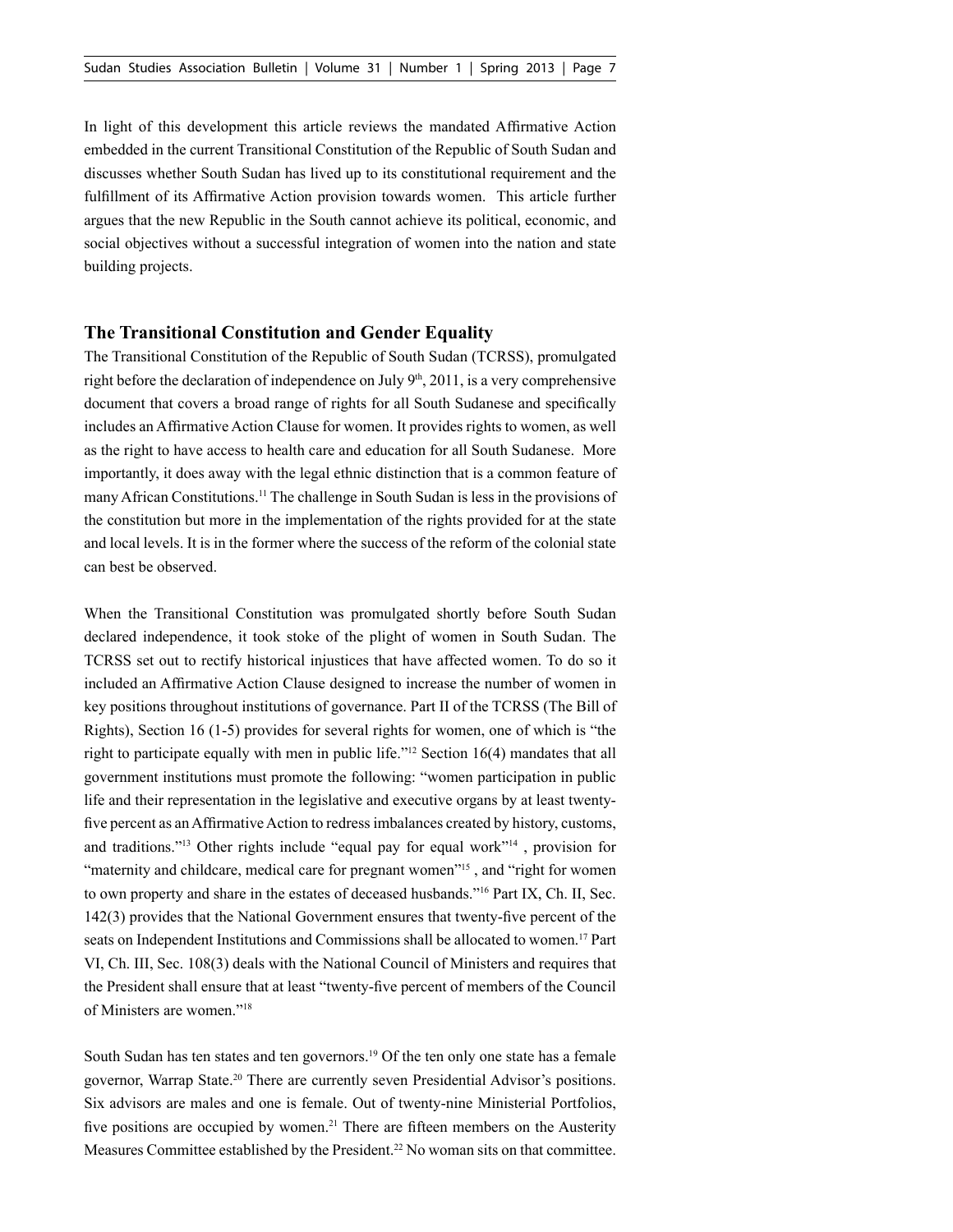There are currently ten Grade 1 Ambassadors. All ten positions have gone to male ambassadors and none to women. There are twenty-seven Undersecretaries and only four are women. Other organs of government<sup>23</sup> show a similar pattern, all failing to reach the twenty-five percent mark, most of which don't even attain half of the required quota. There is a wide discrepancy between the professed ideal, the constitutional mandate and the reality on the ground.

To make sense of this discrepancy, it is instructive to look at one of South Sudan's neighbors and how it dealt with a similar historical injustice. The country is Uganda and from one of its leading scholars, Mahmood Mamdani,<sup>24</sup> we learn that when the National Resistance Movement (N.R.M.) took power in 1986 it introduced a reform in a "broad coalition of government by allocating a number of seats in the new legislative body" for groups that have been historically disenfranchised: women, youth, and workers.<sup>25</sup> Given the tendency to see rights simply as a gift from above, new members of the legislature were captured by the ruling power. For the representative of youth and women's groups, they felt "so thankful and beholden to the ruling power" they functioned less as representatives of the disfranchised groups who have won political rights through a political struggle and acted more "as the regime's 'representatives' to women and youth!"26 This was however not the case with the Trade Unions which objected to the ruling party's tendency to capture, divide and conquer. The outcome was a concession resulting in rights "extended in response to a definite struggle."<sup>27</sup> The success of Trade Unions lied in their organizational capability and tenacity to stand up to the ruling power without conceding ground. The lesson of Uganda is that:

Rights acquires the most significance where the issue of state power appears to be clearly settled, most notably as the result of a protracted armed struggle, itself evidence of both the limited development and organisational weakness of the so-called 'civil society' or non-state sectors. However, such an outcome is likely to exacerbate this contradiction, because to have been successful, the armed struggle has almost certainly been supported by many civilian activists, and yet upon victory the new regime proceeds to reorganise the state, and only from that standpoint to develop an agenda for social change. If this is combined with a hegemonic perspective that sees in the growing insistence on greater democracy nothing but a demand for 'bourgeois' rights, nothing but fresh evidence of 'counter-revolution' rearing its ugly head under new conditions, the danger is that civil society is likely to be left even weaker than before!"28

While Trade Unions successfully defended their autonomy, youth and women's representatives were incorporated into the ruling power, thereby neutralizing their ability to self-organize, mobilize and maintain autonomy in the face of a central power that sought to deny the right to self-organization of various group interests.29 The tendency of postcolonial régimes in the region has been with monopolizing of power that goes hand in hand with a preoccupation with capturing organized political entities and subsequently incorporating them into the ruling party. The tendency to effect a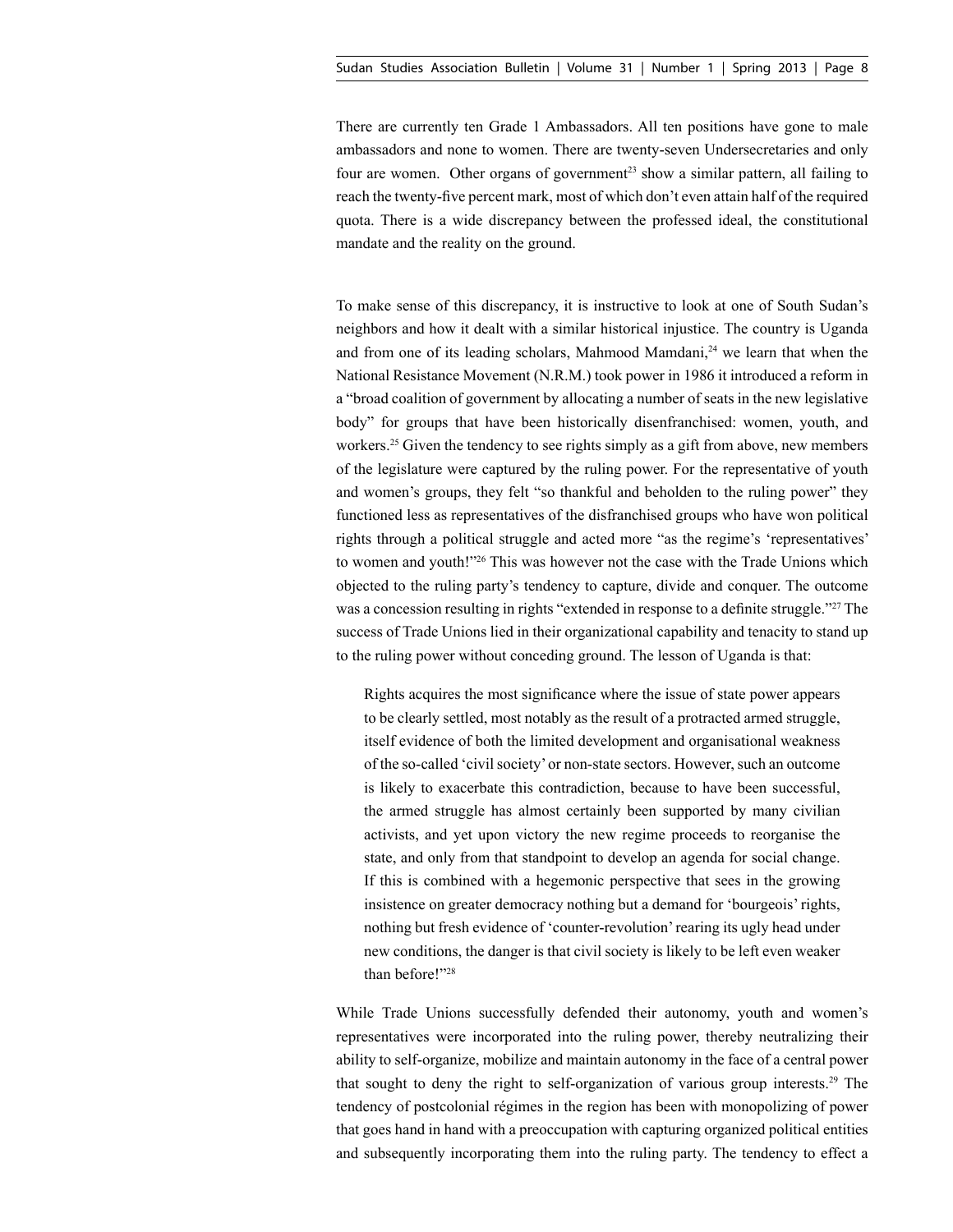democratic change from above has not produced qualitative benefits in the African context. Such an attempt in South Sudan should be actively discouraged and resisted by members of the civil society organizations. This technology of rule has a tendency to paralyze and ultimately neutralize the ability of civil society organizations to selforganize in order to keep the ruling structures of power in check.

#### **Women, State and Nation Building In South Sudan**

In discussing the role of women in the nation-building project in South Sudan, a good place to start is the statistics on the referendum, which according to Ms. Lula Riziq, Director of the South Sudan Women's Empowerment Network, showed that of the total number of registered voters in South Sudan, 52 percent were women.<sup>30</sup> Today women make up 65 percent of South Sudan's total population.<sup>31</sup> For South Sudan to optimize its full potential it will need to integrate the mass by straddling both the urban and rural population into the nation and state building projects. For a durable peace and sustainable development, these projects will need to include women and youth. The reason is simple: the youth make up the majority of the population of South Sudan with 72 percent under the age of 30.<sup>32</sup> In short, South Sudan will need to invest in developing its human capital.

The blood that was shed during the civil war, the suffering inflicted on people as a direct consequence of war, affected both men and women. Sudanese women, specifically in the south, played a significant role in the war, fighting and supporting the multiple armed movements. According to experts, women also suffered sexual violence throughout the struggle.33 Sudanese women play a central role in Sudanese society, in physical and psychological welfare as well as conflict prevention and peacebuilding. Today, their post-conflict status is among the lowest of all groups in South Sudan, regardless of ethnic background. As a member of the Sudanese Community in the United States, I have seen the efforts that Sudanese women put into building strong, vibrant, and healthy communities. From Boston, to Phoenix, Portland to Washington, Sudanese women play a role in shaping community life, engaging in conflict resolution, assisting with fundraising when a member is in need, nurturing healthy families, raising future generations, and providing for family needs all over North and South Sudan.

The success of the referendum also bears testimony to the role of women in the political process in South Sudan. South Sudanese women were mobilized around the world to educate community members about the referendum in addition to leading voting centers in registering and making sure the election was transparent, fair, and credible. However, the recognition of these roles has been slow to arise. Today, much is demanded from the South Sudanese women and yet little legal, economic and political recognition is given to what these women are already doing to make South Sudan a healthy state. A sustainable policy will also require the education of men in Sudanese communities alongside their female counterparts. Without the incorporation of men, the reform can only be partially successful. It requires the integrated work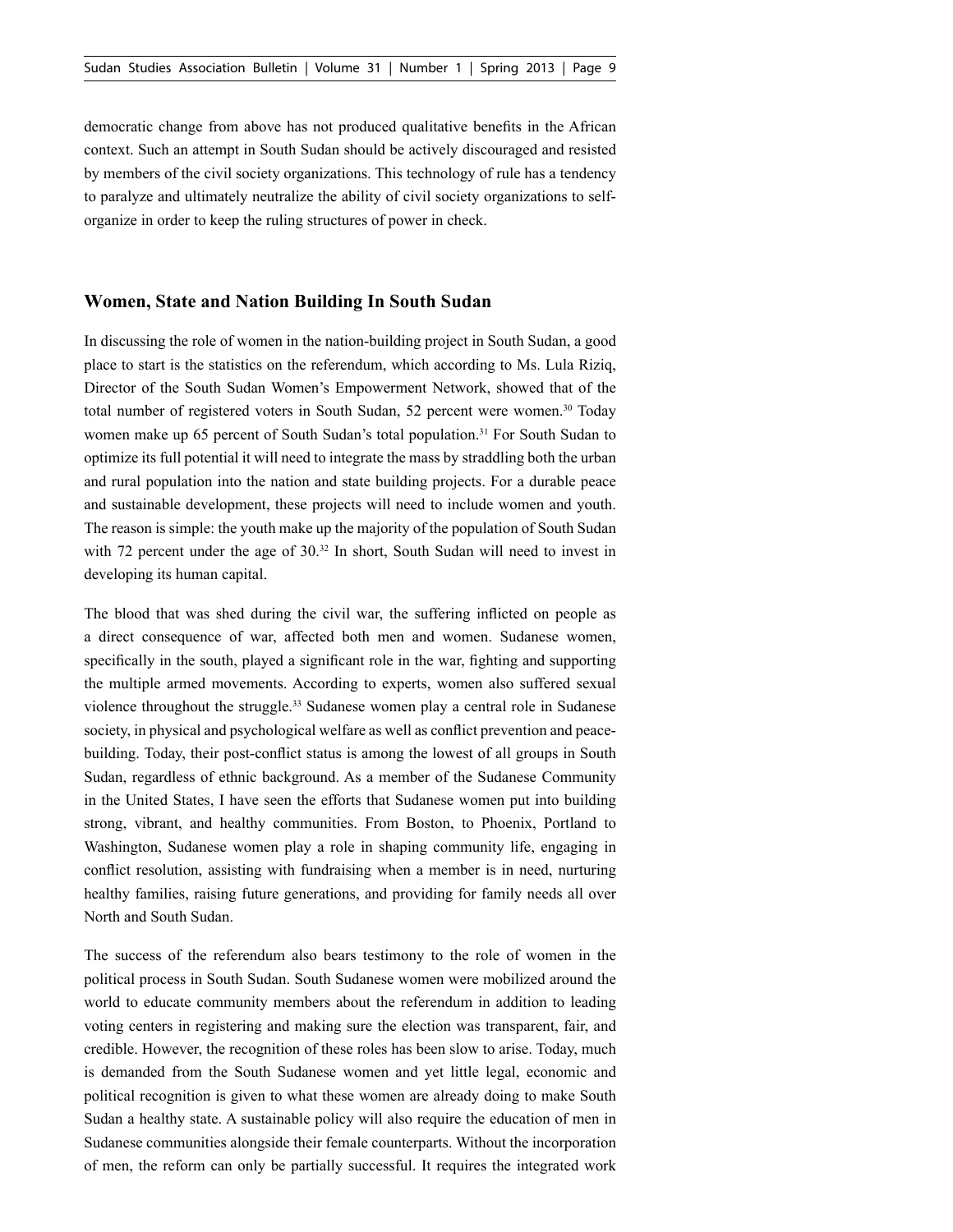of men and women to make the South a stronger, healthy, and prosperous place to call home. Given that South Sudanese women are affected by both the political and economic forces, a constructive effort must engage women in the Post-CPA era for building the new nation in the south. In regions plagued by conflict, such as Southern Sudan, Eastern and Western Sudan, women have been subjects to some of the worst marginalization, oppression, and violence perpetrated by various groups within and outside the region. These various crises have inevitably transformed women into heads of households without granting them the legal status, political power and other social, symbolic and cultural benefits.

### **Conclusion**

The development in the new Republic thus far as it relates to gender equality and the redress of historical injustice is inconsistent with the tenets of the Conceptual Framework of the New Sudan. When the Sudan People's Liberation Movement/ Army (SPLM/A) convened for the First Convention in 1994, Dr. John Garang, the late Chairman and Commander in Chief of the Sudan People's Liberation Movement/ Army (SPLM/A), identified the challenges facing women throughout Sudan (North, South, East, and West) and acknowledged that "women were the marginalized of the marginalized."34 So if males were marginalized in the Old Sudan, then females, in both North and South Sudan, were doubly marginalized and faced a challenge that their male counterparts did not. Given that that Old Sudan and the New Sudan were mutually exclusive political projects, $35$  the only solution was to bring forth the New Sudan. This model recognized multiple histories, identities, diversity of religions and races, in a plural society.<sup>36</sup> It promised justice and equality for all stakeholders "irrespective of their religion, race, tribe or gender."37 It was this framework that inspired the framing of the Comprehensive Peace Agreement (CPA)<sup>38</sup> and later the Constitution in South Sudan.39

The new Republic in the South cannot achieve its political, economic, and social objectives without a successful integration of women into the nation-building project. Progress in the South will depend to a larger extent on how the state integrates the mass into the nation-building project. The success of the Republic hinges on its ability to democratize the nation-building process by integrating and educating its population with a special emphasis on women and the youth, the groups that make up the majority of the population in South Sudan.

*\* Christopher Zambakari is a Doctor of Law and Policy (LP.D.), Northeastern University, Boston, Massachusetts and a Rotary Peace Fellow (2014-15), University of Queensland, Australia. He can be reached at: Christopher Zambakari <zambakari.c@husky.neu.edu>. The author would like to thank Rose Jaji, University of Zimbabwe, and Tijana Gligorevic, Roseman University of Health Sciences, for their insightful comments and constructive feedback on the earlier draft of this article. He would like to extend his gratitude to Lula Riziq, Director of South Sudan Women's Empowerment Network, Lily Akol, and John Nassar for providing valuable inputs and sources for this article.*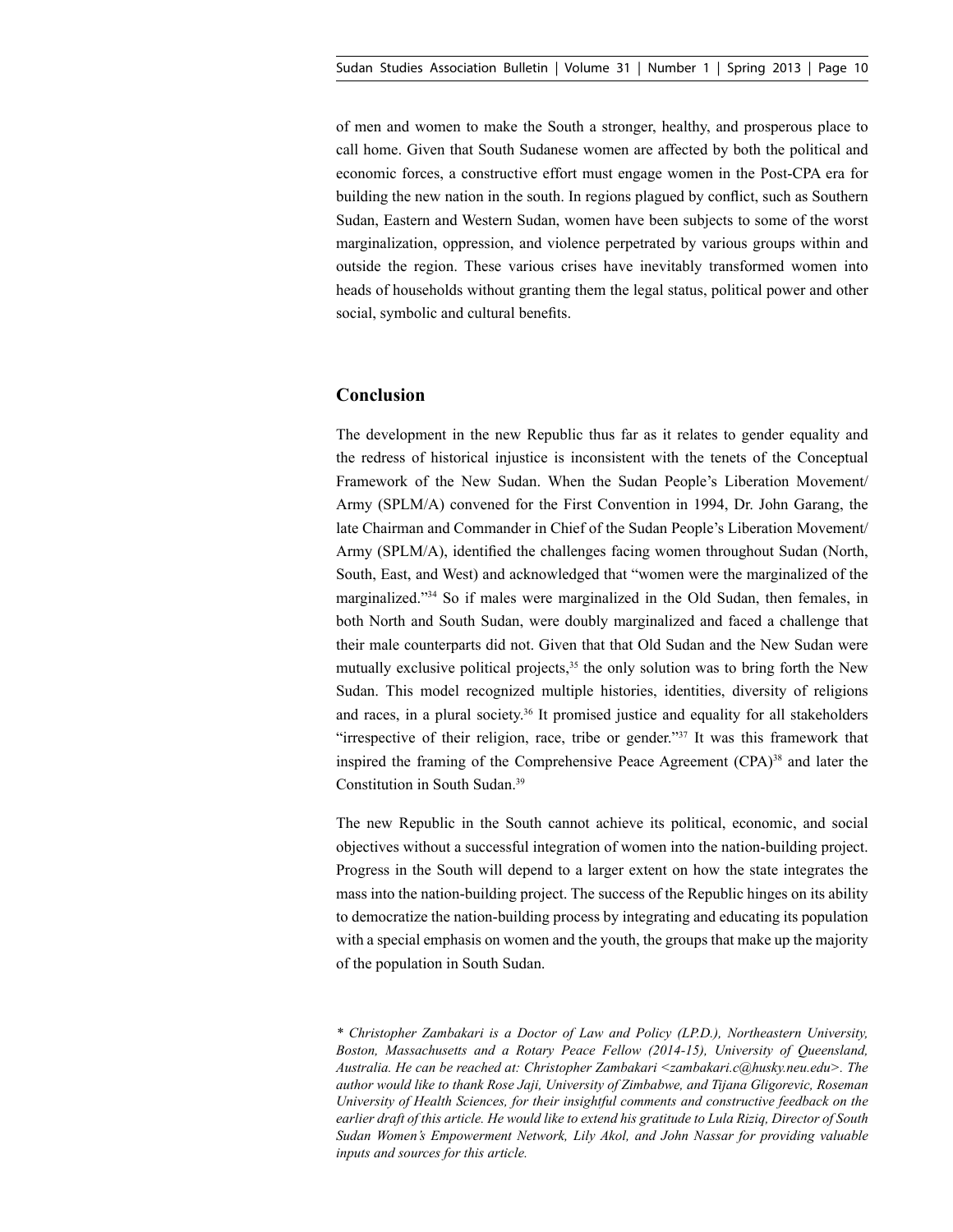#### Notes

- 1. The Republic of South Sudan, "Presidential Decree No. 18/2012.," (Juba, South Sudan: Office of the President of the Republic of South Sudan. Available at: <http://www.goss-online.org/magnoliaPublic/en/news/mainColumn-Paragraphs/00/content\_files/file/ decree%20no%20180001.pdf>, 2012).
- 2. The Republic of South Sudan, "Presidential Decree No. 19/2012," (Juba, South Sudan: Office of the President of the Republic of South Sudan. Available at: <http://www.goss-online.org/magnoliaPublic/en/news/mainColumn-Paragraphs/00/content\_files/file0/ decree%20no.%20190001.%20 190001.%20190001.pdf> 2012).
- 3. The Republic of South Sudan, "Presidential Decree No. 20/2012," (Juba, South Sudan: Office of the President of the Republic of South Sudan. Available at: <http://www.goss-online.org/magnoliaPublic/en/news/mainColumn-Paragraphs/00/content\_files/file1/ decree%20no.%20200001.%20 200001.%20200001.pdf>, 2012).
- 4. The Republic of South Sudan, "Presidential Decree No. 21/2012," (Juba, South Sudan: Office of the President of the Republic of South Sudan. Available at: <http://www.goss-online.org/magnoliaPublic/en/news/mainColumn-Paragraphs/00/content\_files/file2/ decree%20no.%20210001-1.%20 210001-1.%20210001-1.pdf>, 2012).
- 5. The Transitional Constitution of the Republic of South Sudan, (The Republic of South Sudan: Gurtong Trust: available at: <http://www. gurtong.net/LinkClick.aspx?fileticket=SHBZGArJ8Ks%3d&tabid=106>, 2011).
- 6. Ibid., Part XI, Ch. I, Sec. 162 (7)
- 7. Ibid., Part II, Sec. 16(4a)
- 8. Ibid., Part VII, Sec. 122 (6)
- 9. Ibid., Part VI, Ch. III, Sec. 108 (3)
- 10. Ibid., Part IX, Ch. II, Sec. 142 (3)
- 11. Christopher Zambakari, "South Sudan: Institutional Legacy of Colonialism and the Making of a New State," The Journal of North African Studies Forthcoming in

Spring(2012): 6.

- 12. The Transitional Constitution of the Republic of South Sudan., Part II, Sec. 16 (3)
- 13. Ibid., Part II, Sec. 16 (4a)
- 14. Ibid., Part II, Sec. 16(2)
- 15. Ibid., Part II, Sec. 16(4c)
- 16. Ibid., Part II, Sec. 16(5)
- 17. Ibid., Part IX, Ch. II, Sec. 142 (3)
- 18. The Transitional Constitution of the Republic of South Sudan., Part VI, Ch. III, Sec. 108(3)
- 19. GOSS, "Government of the Republic of South Sudan - Ministries," Government of the Republic of South Sudan, http://www.goss. org/.
- 20. Gov. Nyandeng Malek Deliec
- 21. GOSS, "Government of the Republic of South Sudan - Ministries".
- 22. Gurtong Trust, "President Kiir Names Austerity Measures Committee: The President of the Republic of South Sudan H.E. Salva Kiir Mayardit has issued a presidential order No. 08/2012 for the formation of the Austerity Measures Committee," Gurtong Trust, http://www.gurtong.net/ECM/ Editorial/tabid/124/ctl/ArticleView/mid/519/articleId/6520/President-Kiir-Names-Austerity-Measures-Committee.aspx.
- 23. This includes among others: South Sudan Judiciary, South Sudan Legislative Assembly, South Sudan Council of States, Office of the President, Top Presidential Aides.
- 24. Mahmood Mamdani is Professor and Director of Makerere Institute of Social Research in Kampala and Herbert Lehman Professor of Government at Columbia University, New York City.
- 25. Mahmood Mamdani, "The Social Basis of Constitutionalism in Africa," The Journal of Modern African Studies 28, no. 3 (1990): 370.
- 26. Ibid.
- 27. Ibid.
- 28. ibid., 371.